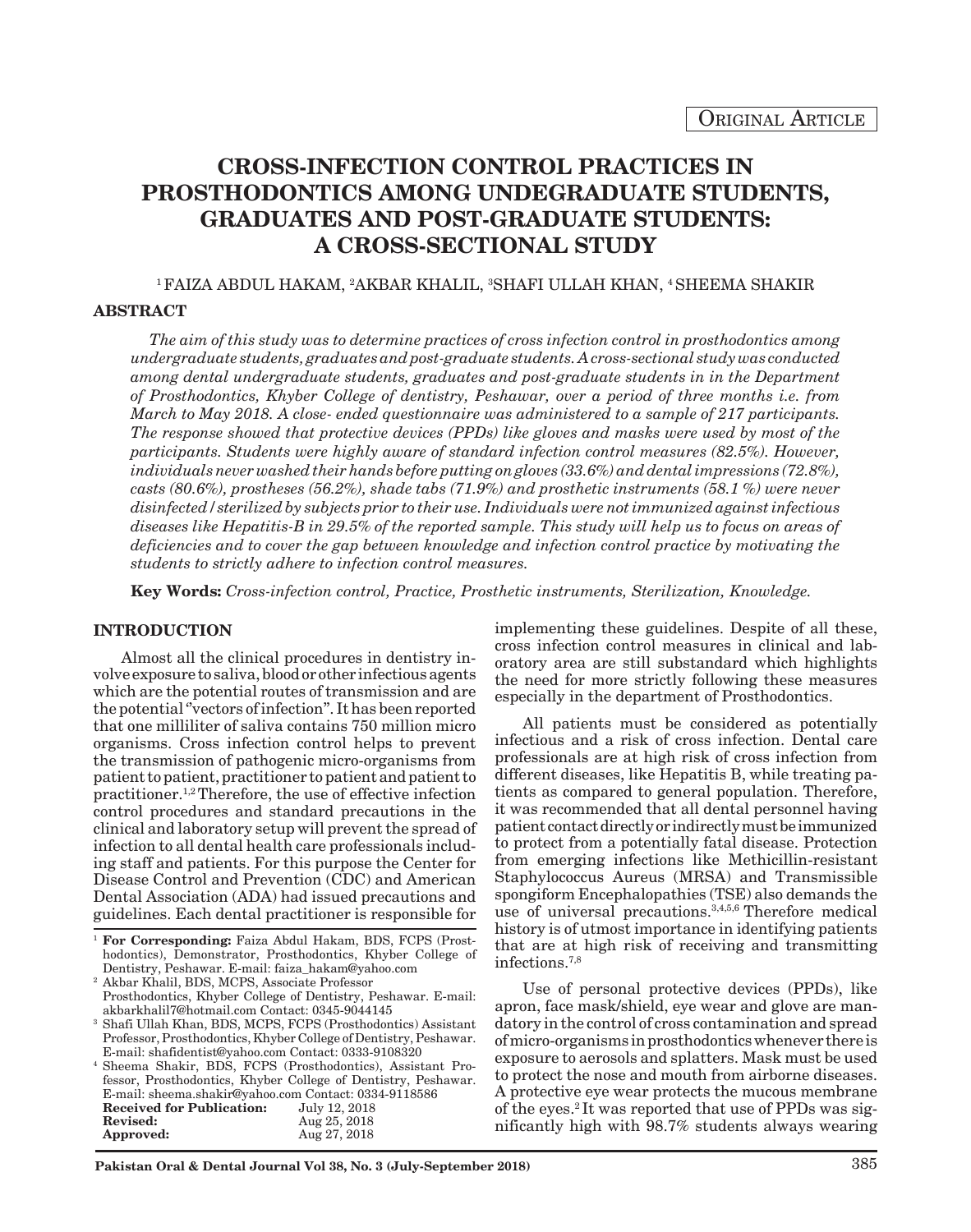gloves and 97 % changing gloves for each patient and immediately when they are torn. Masks and gowns were always changed in more than 90 % of cases. However protective eyewear was utilized by only 22 % of the students showing that they might be at risk of cross-infection.9 Despite of the protective nature of the gloves, it also provides a warm, moist environment for the proliferation of micro-organisms. So pre-gloving washing/disinfection of hands with a disinfectant hand wash is recommended which possesses strong antimicrobial properties on the internal surface of the gloves. Similarly hand hygiene after glove removal is also recommended.6,10 Hand Hygiene Australia (HHA) protocol must be followed. Hands should be washed in designated clean sinks using non-touch taps or aseptic non-touch techniques as a standard precaution wherever possible. In case of touch taps, taps are turned on and off with a paper towel.<sup>5</sup> Removal of jewelry (rings, bangles or watches) before treatment achieves more effective reduction of micro-organisms by hand washing as large number of bacteria are present under these and without their removal, effective hand hygiene cannot achieved. Removal of accessories like rings, watches etc is practiced in more than 80% of the subjects.11 All touch and splash surfaces like dental operatory lights, spittoons, instruments tray, handles, saliva ejectors should be disinfected with a recommended ADA or EPA registered disinfectants. Also, before starting treatment, a pre-procedural mouth rinse with chlorhexidine gluconate 0.12  $\%$  is recommended for each patient.<sup>12</sup>

Disposable instruments should be used whenever possible. All non-disposable stuff should be thoroughly cleaned before sterilization in an autoclave. Instruments that are at risk of damaging in autoclave are disinfected e.g. shade guides, wax knives, occlusal plane indicators, articulators, facebows, mixing spatulas, polishing/finishing wheels, disks, dental stones and burs, etc. Similar criterion is followed for hand pieces and dental burs like carbide, diamond or steel burs. Similarly, decontamination, of record bases, occlusion rims/wax bite, prostheses, casts, etc., to reduce the number of pathogenic micro-organisms on their surface, is essential in prosthodontic practice as they all can transmit pathogens from clinical to laboratory area and vice versa as well as to the clinician, patients or other laboratory staff. A study showed that 67 % of materials sent to laboratories were contaminated with pathogenic bacteria.

All plastic impression trays must be discarded or disinfected and metal impression trays sterilized prior to its use. Impressions also must be disinfected prior to pouring casts. Casts poured from contaminated impressions also harbor infectious agents that can spread to the entire laboratory area by trimming. Since casts are the most difficult prosthodontic material to be disinfected without causing damage, it is preferable to disinfect the impressions so that the resulting cast will not have to be disinfected. But sometimes disinfection is necessary. It was reported that 17 % of the students regularly disinfected casts before sending them

to laboratory. Contaminated waste must be disposed off in appropriately marked containers and sealed, impervious black and yellow bags. 13,14,15,16,17

Previous studies conducted on infection control in general dentistry practice didn't cover some of the important areas in infection control in Prosthodontics. The aim of this study was to determine practices of cross infection control in Prosthodontics among undergraduate students, graduates and post-graduate studentsof Khyber College of Dentistry, Peshawar.

## **MATERIALS AND METHODS**

A Cross-sectional study was carried out in the Department of Prosthodontics, Khyber College of Dentistry, Peshawar, over a period of three months, i.e., from 01-03-2018 to 31-05-2018. The data included 217 undergraduate students (who had attended Prosthodontic department in their clinical rotation), graduates and post-graduate students in Prosthodontics. However, this study excluded those undergraduate students who had not attended Prosthodontics department in their clinical rotation and post-graduate students from other departments as well as subjects who did not answer all of the questions in the questionnaire.

A questionnaire in English-language consisting of 14 close-ended questions had been developed in the light of previous researches on the relevant topic in different countries. The participants were exempted from revealing their names because of the possibility of fear of being evaluated for answers. The questionnaire was distributed amongst participants. In order to reduce the chances of induced errors, the participants were asked to answer all of the questions voluntarily. The respondents were asked about the use of PPDs and pre-procedural mouth rinses for the patient, hand washing method and techniques, disinfection of impression, operatory area, dental casts, impression trays, other laboratory tools like facebow, articulators, wax knives, etc, taking medical history and screening of the patient, vaccination status of the individuals, waste disposal system and knowledge related to infection control measures and protocol to be followed after exposure.

The data was coded, entered and analyzed using SPSS version 22. Descriptive statistics like mean and median, were calculated for age. Frequencies and percentages were calculated for all questions concerned. Data is presented in tabulated form.

## **RESULTS**

The form was distributed to all participants, response rate was 100 %. Mean age recorded was 24.4+\_2.52. Out of 217 subjects, 39.2% (n=85) were males and 60.8% (132) females. Undergraduate students were 30.4% (66), 52.1% (113) were graduates and 17.5% (38) post-graduate students.

Subjects wore gloves for each patient in 100% of cases  $(n=217)$  and 98.2 % (213) of the individuals changed them for every patient. Similarly 92.6% (201)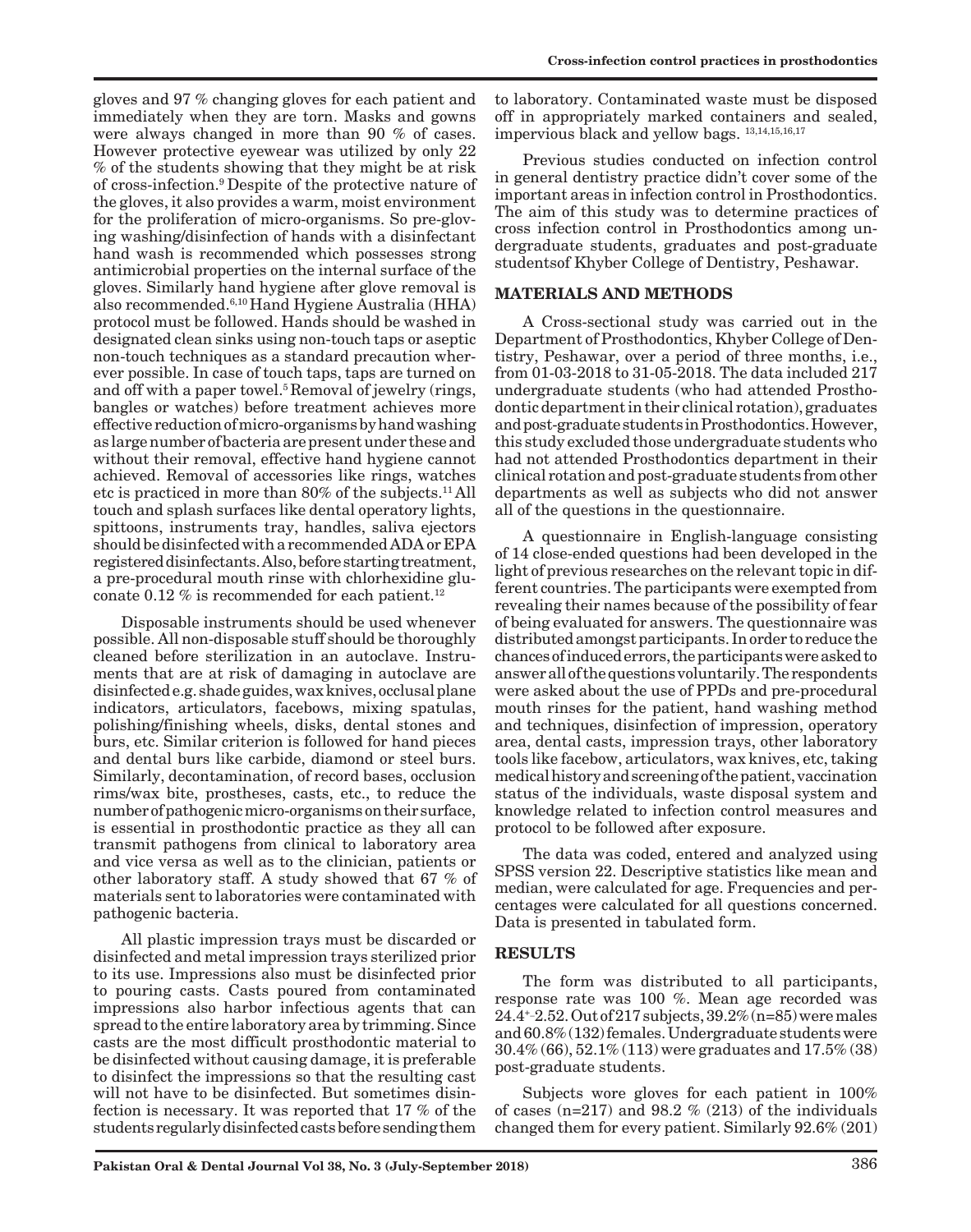wore face masks as a personal protective device. However the use of doctor's apron/gown (49.3%, n=107) and eye wear (25.3%, n=55) was reportedly less. Out of 217 participants, 96.8% (n=210) of the students responded that they don't have a non-touch tap for washing hands. Routine screening of the patients was done by most of the participants  $(98.2\%, n=213)$  and  $29.5\%$   $(64)$  of the participants were not vaccinated for hepatitis-B virus. Those who were vaccinated, only 31.8% (69) completed the recommended three doses. The rest took one dose  $(13.4\%, n=29)$ , two doses  $(9.2\%, n=20)$  and booster doses  $(16.1\%, n=35)$ .

Impressions were never disinfected by 72.8% (158) of the participants prior to pouring or sending them to laboratory. Medical history of the patients was taken by 85.7% (186) of students before starting treatment. Most of the participants preferred to sterilize hand pieces by autoclave (72.4%, n=157) whereas others preferred disinfectants like hypochlorite (21.2%, n=46), alcohol  $(3.7\%, n=8)$  and chemical vapors  $(2.8\%, n=6)$  for this purpose. (see table 1 & 2)

## **DISCUSSION**

Investigation of all infection control measures was not possible as it would involve an increase in the number of questions which might reduce the accuracy of the study/response.

Medical history prior to commencement of treatment was taken by 90%7 and 97 %8 of the subjects in different studies which were much higher than the results of our study where 85% of the participants took medical history. Rings, bangles and watches were removed by 80% of the participants prior to treating patients.11 However, our students rarely followed this practice in their routine (26%).

The high compliance with the use of gloves (100%) and masks (92.6%) in this study was comparable to other studies in which 100% and 90 % of the students used face masks and gloves respectively. Gloves were changed for each patient in 100 % of cases in some studies,<sup>7,8,14</sup> our students changed them in 98% of the cases. In contrast to studies where  $73\%$ <sup>11</sup> and  $52\%$ <sup>8</sup> of the students used protective eye wear, present study showed that only 25% of the participants followed this standard protocol during procedures which was much

lower. In one study  $75\%$  <sup>11</sup> and  $81\%$  <sup>8</sup> of the students followed hand hygiene before putting on gloves or starting any dental procedure.This is much higher than our study where 33% of the subjects never washed their hands before putting on gloves and only 7% practiced them in their routine. Only 45 % of the students complied with hand hygiene as reported in one study. 12 The low compliance of the participants with regular hand wash before or after putting on gloves demands strict measures to highlight the importance of hand hygiene. Our participants never used pre-procedural mouth rinses (81.6%). The results are much lower than other studies where  $61.3\%$  <sup>18</sup> and  $37\%$  <sup>2</sup> of the subjects claimed the use of pre-procedural mouth rinses.

ADA guidelines and Federation Dentaire Internationale (FDI) recommends that impressions should be rinsed to remove saliva, blood or debris followed by disinfection prior to pouring casts.16 Disinfection of impressions was performed in 96% of the cases in one study.15 Different studies showed that prosthetic instruments like facebows, articulators, etc were disinfected in more than 70% of the cases. Similarly, wax bites and occlusion rims were disinfected in 65 % and shade tabs in 57% of the cases before its use. Other prosthetic instruments like prostheses, facebow, wax bites etc were disinfected by 68 % and dental cast by 17% of the study sample.15 In our study 72.8% of students mentioned that they never disinfect impressions prior to its pouring. The low percentage of respondents regarding disinfection of impressions, casts and record bases, record rims and wax bites, prosthesis, shade guides/tabs, cutting and finishing dental stones and burrs, rag wheels/mops and other prosthetic instruments like wax knife, face bow, articulator, etc. reflects a lack of commitment towards such important areas of prosthodontics. Participants of current study didn't practice the infection control measures in these areas which highlight that such areas must be addressed in future. Sterilization of metal stock trays was carried out by 87% of the study sample in one study 14 whereas 80% of the dentists preferred disinfection over autoclave as a method for sterilizing handpiece. This was much lower than the results of a study where sterilization of handpiece by autoclaving was performed by 94% of the dentists. 19 Only 50 % of our participants sterilized metal stock trays in routine practice. Most of the participants in our study sterilized handpiece by autoclaving

| Q.NO. | <b>QUESTIONS</b>                                                                                                                                                                               | Yes N $(\%)$  | No N $(\%)$  |
|-------|------------------------------------------------------------------------------------------------------------------------------------------------------------------------------------------------|---------------|--------------|
|       | Do you touch areas other than those that had cleaned/disinfected<br>after putting on gloves?                                                                                                   | $111(51.2\%)$ | 106 (48.8%)  |
| 2.    | Do you have proper waste (critical $\&$ non-critical, clinical $\&$<br>non-clinical) disposal system in your clinic/department and waste<br>disposed off in specified bags/bins?               | $98(45.2\%)$  | 119 (54.8%)  |
| 3.    | Do you know about any standard protocol/infection control mea-<br>sures like personal protection equipment, hand hygiene, disposal of<br>sharps and waste, sterilization and disinfection etc? | 179(82.5%)    | $38(17.5\%)$ |

## TABLE 1: INFECTION CONTROL PRACTICE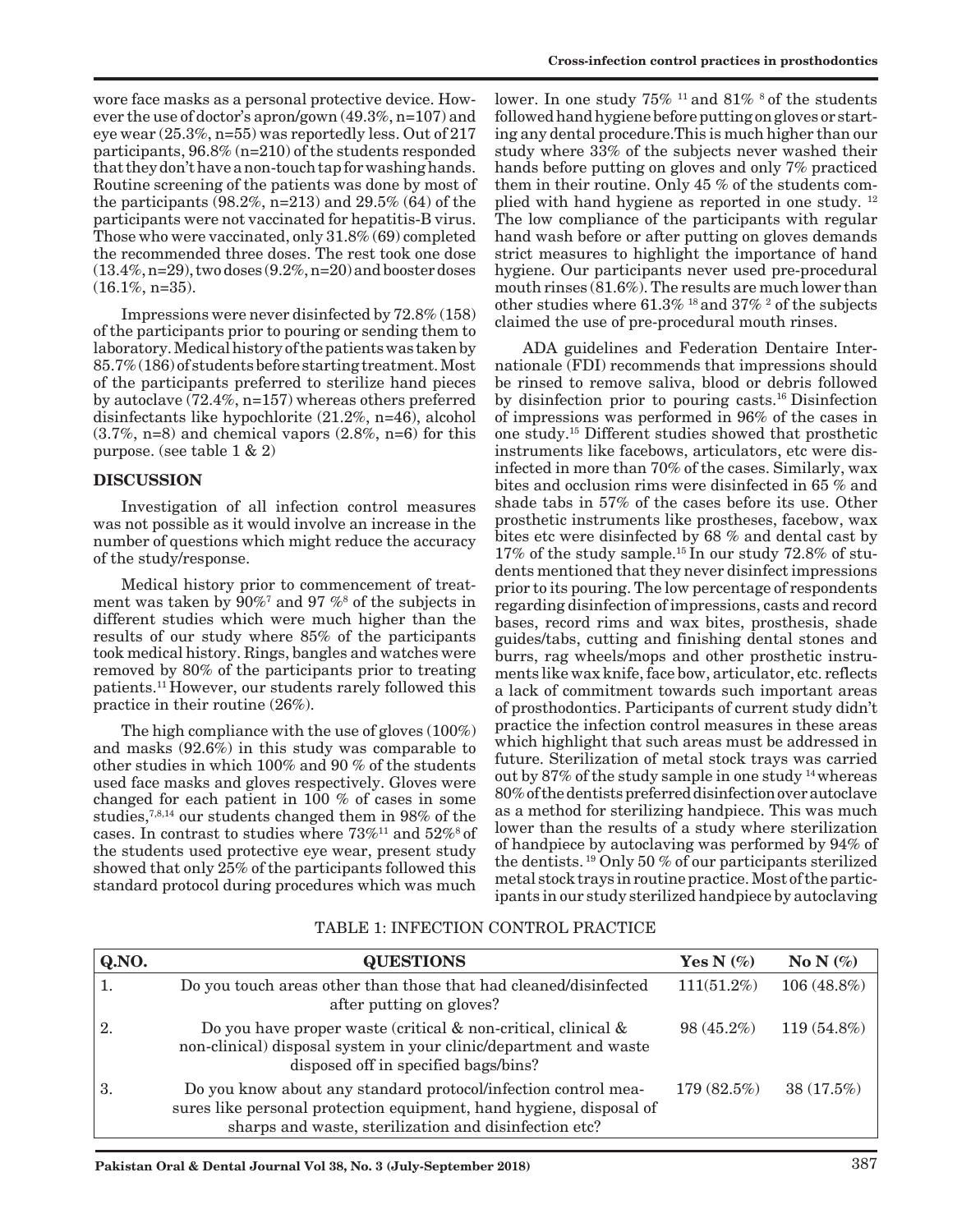| Q. No. |                                                                                                                                                                                                 | Question                                                                    | <b>Never</b>  | Rarely       | <b>Sometimes</b> | <b>Often</b> | Routinely   |
|--------|-------------------------------------------------------------------------------------------------------------------------------------------------------------------------------------------------|-----------------------------------------------------------------------------|---------------|--------------|------------------|--------------|-------------|
| 4.     |                                                                                                                                                                                                 | Do you remove your rings/<br>bangles/ watches before starting<br>treatment? | 63(29%)       | $22(10.1\%)$ | 54(24.9%)        | 21(9.7%)     | 57(26.3%)   |
| 5.     |                                                                                                                                                                                                 | Do you wash your hands before<br>putting on gloves?                         | 73(33.6%)     | 49(22.6%)    | 57(26.3%)        | $22(10.1\%)$ | $16(7.4\%)$ |
| 6.     | Do you use Pre-procedural Mouth<br>Rinses for the Patient?                                                                                                                                      |                                                                             | 177(81.6%)    | $30(13.8\%)$ | $7(3.2\%)$       | $3(1.4\%)$   | $0(0\%)$    |
| 7.     | Do you follow surface disinfec-<br>tion procedures, like cleaning,<br>disinfection and surface covering<br>with a disposable sheath, for<br>instrument tray, operating light,<br>spittoon, etc? |                                                                             | 74(34.1%)     | 45(20.7%)    | $41(18.9\%)$     | 31(14.3%)    | 26(12%)     |
| 8.     | Do you<br>sterilize/<br>disinfect<br>the fol-<br>lowing:                                                                                                                                        | Impressions                                                                 | 158(72.8%)    | 28(12.9%)    | $15(6.9\%)$      | 6(2.8%)      | $10(4.6\%)$ |
|        |                                                                                                                                                                                                 | Impression trays                                                            | 28(12.9%)     | $15(6.9\%)$  | 32(14.7%)        | 33(15.2%)    | 109(50.2%)  |
|        |                                                                                                                                                                                                 | Casts record bases<br>occlusion rims                                        | 175(80.6%)    | 23(10.6%)    | $9(4.1\%)$       | 5(2.3%)      | 5(2.3%)     |
|        |                                                                                                                                                                                                 | Prostheses                                                                  | $122(56.2\%)$ | 38(17.5%)    | $30(13.8\%)$     | $12(5.5\%)$  | $15(6.9\%)$ |
|        |                                                                                                                                                                                                 | Cutting/Finishing/<br>Dental stones &<br>burrs, Rag wheels,                 | 132(60.8%)    | 29(13.4%)    | 23(10.6%)        | $12(5.5\%)$  | 21(9.7%)    |
|        |                                                                                                                                                                                                 | Shade guide/tabs                                                            | 156(71.9%)    | 36(16.6%)    | $12(5.5\%)$      | $9(4.1\%)$   | $4(1.8\%)$  |
|        |                                                                                                                                                                                                 | Prosthetic instru-<br>ments: Wax knives<br>Face bows Articula-<br>tors etc. | 126(58.1%)    | 39(18.0%)    | $30(13.8\%)$     | $10(4.6\%)$  | $12(5.5\%)$ |

| TABLE 2: CONT'D; INFECTION CONTROL PRACTICE |  |  |  |  |
|---------------------------------------------|--|--|--|--|
|---------------------------------------------|--|--|--|--|

(72.4%). As compared to 66.2% of the participants who followed proper waste management for waste disposal, most of our subjects (54.8%) mentioned that they don't have a proper waste disposal system in the department of Prosthodontics.

A study showed that almost 89% of the interns were vaccinated for hepatitis B virus.<sup>9</sup> Only 31.8% of the individuals had completed the recommended three doses of the total 70.5% of the participants being vaccinated for hepatitis B in our study. This is much lower as compared to studies where 84%2 and 95% of the students were immunized for hepatitis B with  $61\%$  completing the recommended three doses.<sup>11</sup> High immunization rate (96.7%) of dental practitioners was reported in a public sector of Karachi.<sup>20</sup> However, the routine screening of the patients, in 98.2% of the cases was performed by students in our set up for hepatitis B, C and other infectious agents. Increased awareness level of our participants regarding infection control measures (82.5%), shows a gap between knowledge and practice and a lack of commitment by students, graduates and post-graduates to such measures, which demands a habitual implantation and strict adherence to cross-infection control measures and practices.

The results of this study demonstrate that cross infection control practice in prosthodontics was below the standards of care. A study shows that only 9.9% of the subjects in a private dental institute in India adhered to all infection control measures.7 The participants in present study showed higher compliance in basic infection control practices like PPD and medical history etc which reflects that other areas of infection control can be improved with some extra effort. Implementation of new infection control practices like designating an infection control co-ordinator who will monitor all infection control activities is the need of the day.21 As a major government dental college in the province, there are certain challenges in the control of cross-infection in this department like shortage of time, work overload, man power and resources available. Since these areas are not addressed in present study, the deficiencies in infection control procedures cannot be properly highlighted. There is a lot of room for improvement which might require changes in only organizational and administrative factors. Conducting programs on infection control measures as part of continuing dental education, incorporating it as a mandatory part of curriculum, and strict implementation of safe and realistic infection control practice might close